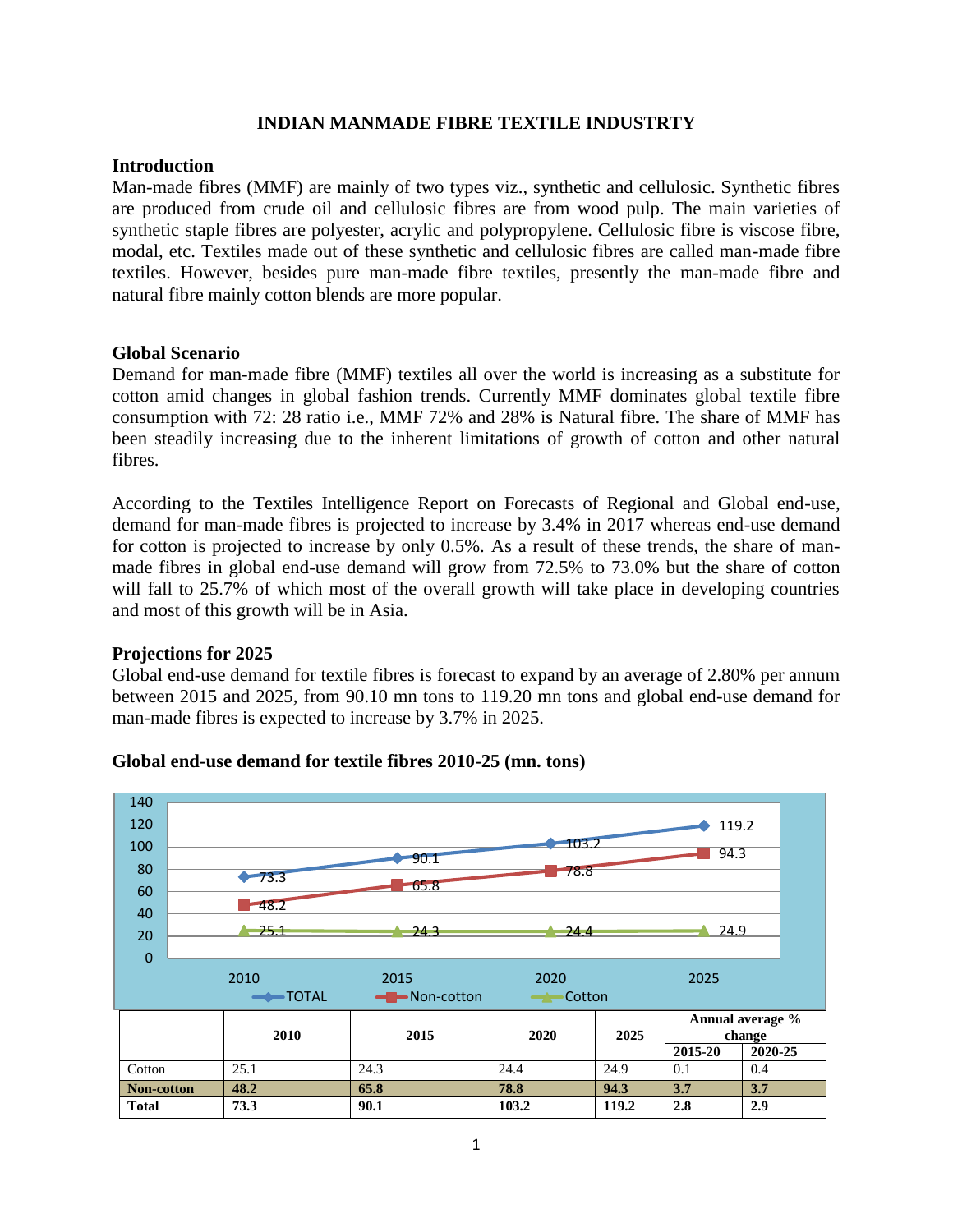Source: International Cotton Advisory Committee (ICAC).

#### **Indian Manmade Fibre Textile Industry**

Indian Manmade fibre (MMF) textile industry is vibrant and growing. Today, India produces almost all the types of synthetic fibres, be it polyester, viscose, nylon or acrylic and hence we are at the advantage compared to any other nations across the world. Currently, we are the  $2<sup>nd</sup>$ largest producer of both polyester and viscose globally. MMF textile industry in India is self reliant across the value chain right from raw materials to the garmenting. Our fabrics are international standard and known for their excellent workmanship, colours, comforts, durability and other technical properties. Due to heavy investments in world-class manufacturing plants, continuous innovation, untiring entrepreneurship, new product mix and strategic market expansion, India is soon going to cloth the entire world and set to take centre stage in the global arena.

### **Production of Manmade Fibre (MMF) Textiles (Year 2017-18)**

India is the second largest producer of man-made fibres (MMF) in the world with presence of large plants having state-of-the art technology. Presently India produces over 1441 million kg of man-made fibres and over 3000 million kg of man-made filaments. Over 23000 million sq. mtr. of fabrics were produced from Man-made fibres and their blends. Most of the Man-made fibres are currently produced in India. India is 2<sup>nd</sup> largest producer of polyester and viscose in the world. Major varieties are polyester, viscose, acrylic and polypropylene.

| <b>Products</b>        | Unit         | $2017 - 18*$ |
|------------------------|--------------|--------------|
| Manmade fibres         | Mn. kg       | 1441         |
| Manmade filament yarns | Mn. kg       | 3013         |
| MMF Spun Yarn          | Mn. kg       | 570          |
| 100% Non cotton fabric | Mn. sq. mtr. | 13563        |
| <b>Blended Fabric</b>  | Mn. sq. mtr. | 11080        |

SOURCE: Office of the Textile Commissioner and Industry, \* Provisional

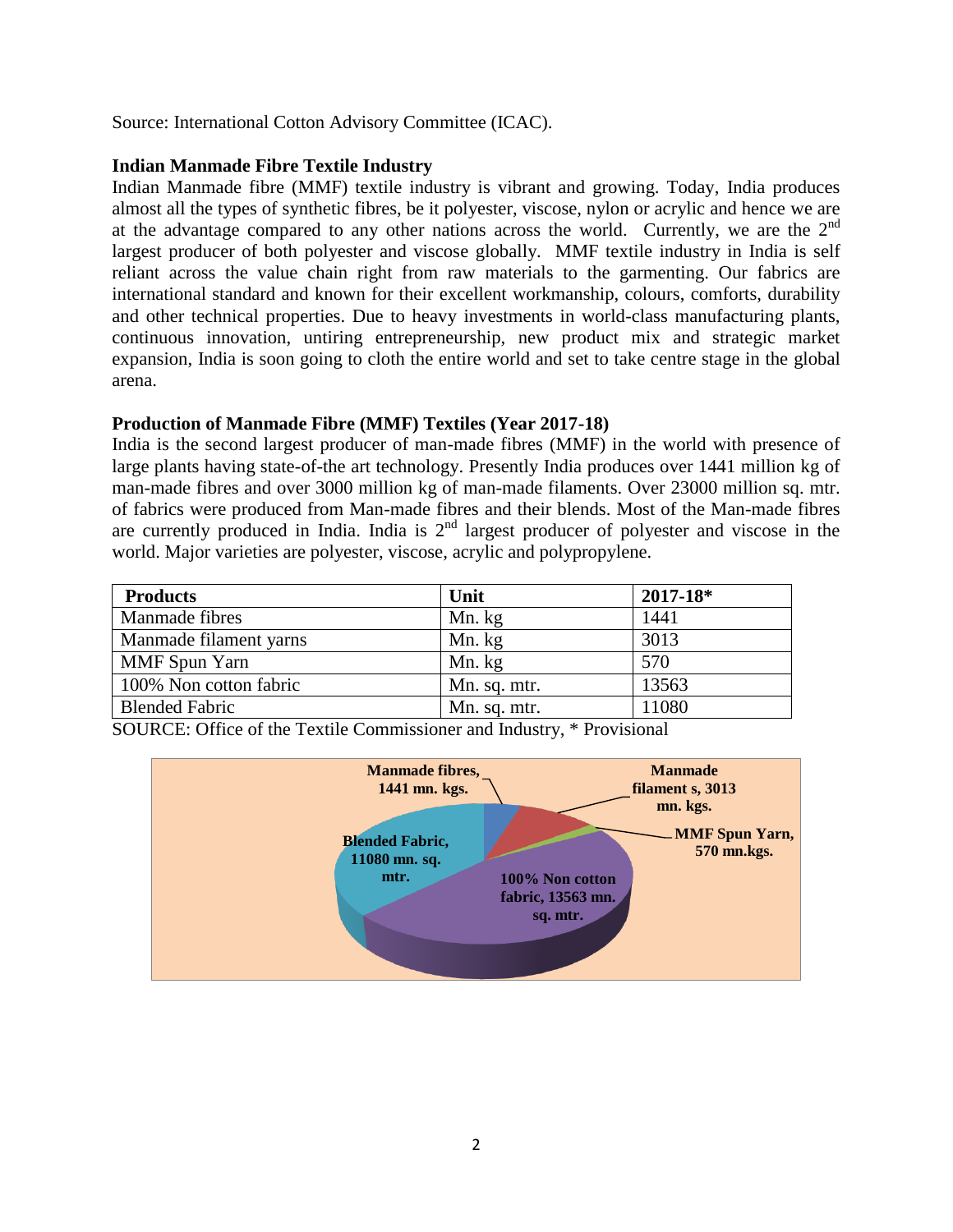Textile Vision of our Government is to achieve US\$ 350 billion by 2024-25. To achieve this textile Vision, our fibre base needs to be doubled. With implied limitations on growing cotton, MMF needs to grow three times from the present 4 billion kg to 12 billion kg in next five years for India to achieve this Vision.





**SOURCE: DGCI&S**

Currently, exports of Indian MMF textiles are around US\$ 6 bn. accounting for around 30% in India's textiles exports which was US\$ 20.03 bn. (in 2017-18). Exports of Indian MMF textiles witnessed consistent growth till 2014-15. However, due to global financial crisis and consequent uncertainties that had prevailed in 2015, exports of man-made fibre textiles from India had also been impacted witnessing a decline of around 9%. Although, the 2015's crisis had greatly accelerated, Indian man-made fibre textiles exports could sustain a positive growth of 1% in 2016-17.

# **Exports of Indian MMF Textiles in 2017-18**

Exports of Indian MMF textiles during 2017-18 were US\$ 6023.98 million against US\$ 5853.49 million during the same period of the previous year showing a growth of nearly 2.91%.

| <b>Product</b>  | Unit | <b>Quantity (in 000)</b> |         | % Change | In Value USD Mn |         | % Change<br>2017-18 |
|-----------------|------|--------------------------|---------|----------|-----------------|---------|---------------------|
|                 |      | 2017-18                  | 2016-17 | 2017-18  | 2017-18         | 2016-17 |                     |
| <b>Fabrics</b>  | Kgs  | 79190                    | 70061   | 13.03    | 1995.74         | 2018.67 | $-1.14$             |
|                 | Sqm  | 1639626                  | 1648629 | $-0.55$  |                 |         |                     |
| Yarn            | Kgs. | 1003842                  | 1025457 | $-2.11$  | 1950.81         | 1796.11 | 8.61                |
| <b>Made-ups</b> | Kgs. | 694774                   | 674890  | 2.95     |                 |         |                     |
|                 | Nos. | 103856                   | 140507  | $-26.08$ | 1490.62         | 1441.59 | 3.40                |
|                 | Sqm  | 174                      | 90      | 92.92    |                 |         |                     |
| <b>Fibre</b>    | Kgs. | 382864                   | 412316  | $-7.14$  | 586.81          | 597.12  | $-1.73$             |
|                 |      | <b>Total</b>             |         |          | 6023.98         | 5853.49 | 2.91                |

**SOURCE: DGCI&S**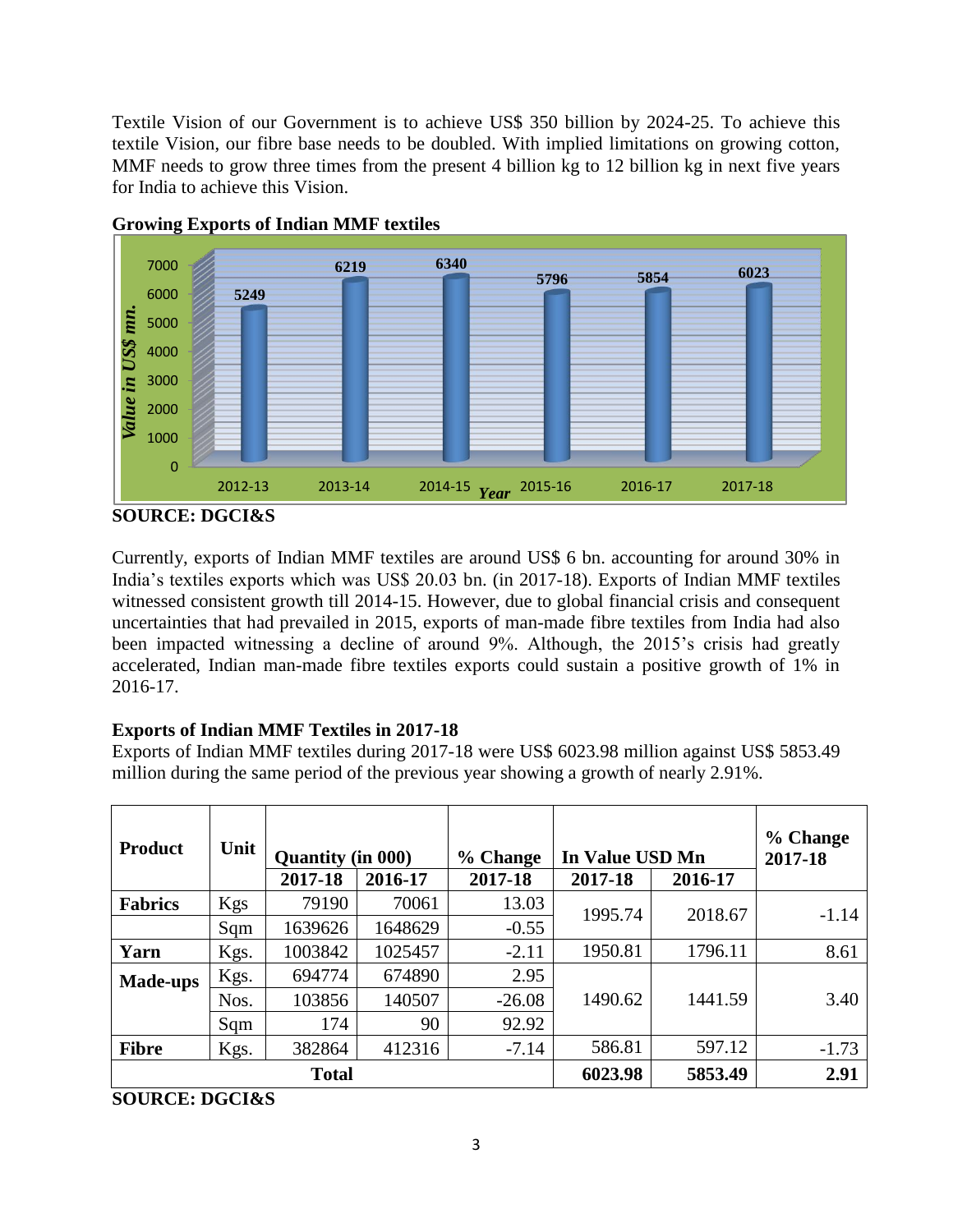#### **PRODUCT SHARE**

During 2017-18, exports of Fabrics dominated in the total exports with 33% share, followed by Yarn 32%, Made-ups 25% and Fibre 10%. Share of the value added segments like fabrics and Made-ups have increased to 58% of total exports.



#### **Leading Markets**

| $\bm{\omega}$<br><b>Sl. No.</b> | Country       | Value in US\$ mn. |                                                               |
|---------------------------------|---------------|-------------------|---------------------------------------------------------------|
|                                 | <b>USA</b>    | 627.76            | <b>MMF EXPORT COUNTRY SHARE</b>                               |
| $\overline{2}$                  | Turkey        | 576.21            |                                                               |
| 3                               | UAE           | 377.45            | <b>USA</b><br>11%                                             |
| $\overline{4}$                  | <b>Brazil</b> | 348.09            | UAE<br>$7\%$                                                  |
| 5                               | Sri Lanka     | 170.45            | <b>Others</b><br><b>TURKEY</b><br>50%<br>10%                  |
| 6                               | Italy         | 166.08            |                                                               |
| 7                               | Germany       | 156.43            | <b>BRAZIL</b><br>6%<br><b>SRILANKA</b>                        |
| 8                               | Egypt         | 140.10            | 3%<br><b>ITALY</b>                                            |
| 9                               | Pakistan      | 135.79            | 3%<br><b>GERMAN</b><br>3%                                     |
| 10                              | Belgium       | 113.12            | <b>EGYPT</b><br><b>PAKISTAN</b><br>3%<br>2%<br><b>BELGIUM</b> |

#### **Exponential Growth Potential**

India is the world's fastest growing major economy. World Bank has forecasted India's growth at 7% ahead of China's 6.7 in 2016. By 2030, India is likely to have around 1 billion labour force which would be the largest in the world. The average spending capacity of people in India has been constantly increasing. Consumer spending in India is expected to quadruple to \$4.2 trillion by 2017.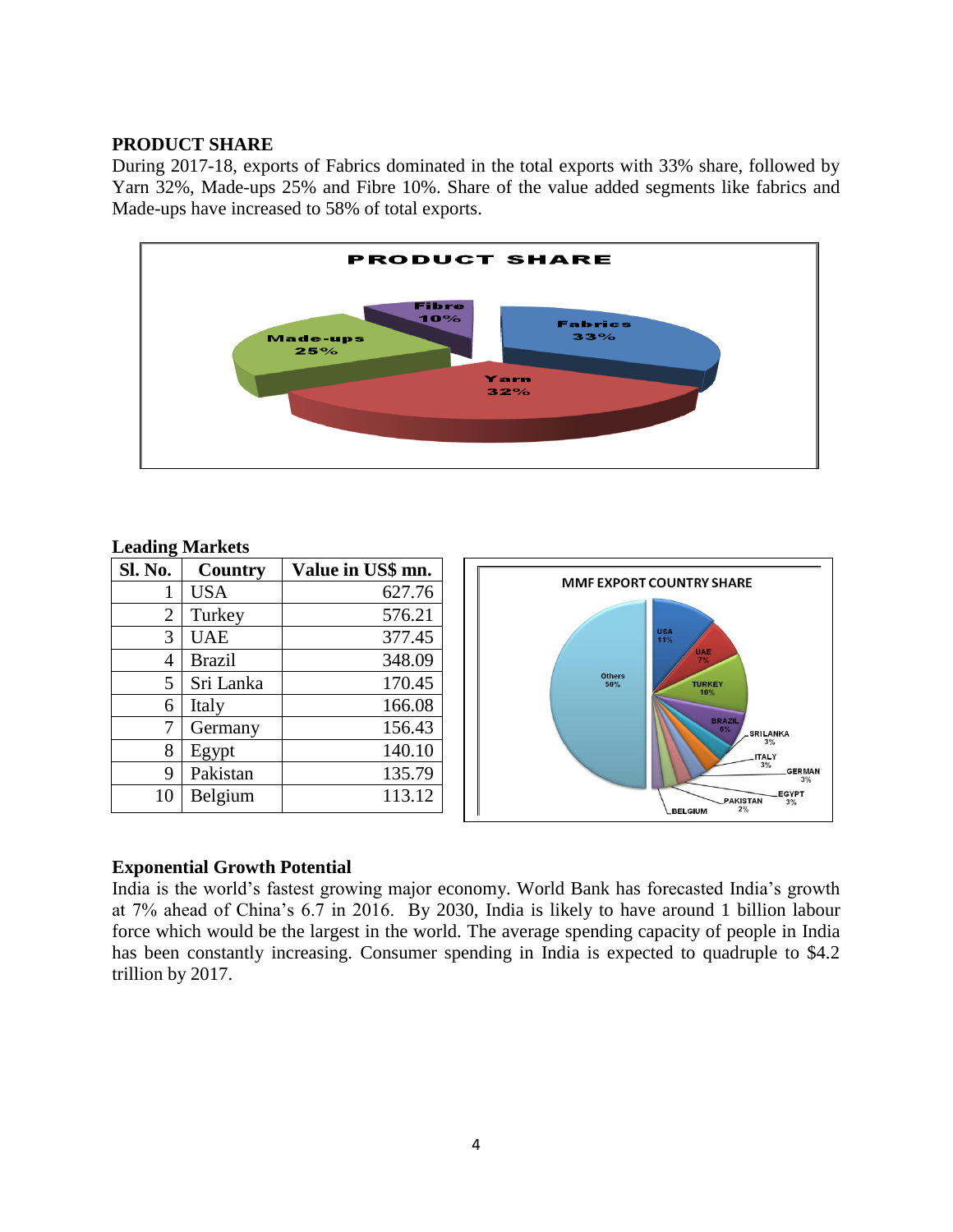**INDIAN FIBRE CONSUMPTION GROWTH**



India's textile fibre consumption has been positively liked with its GDP for the past 3 decades. As seen from the above figure, India's textile fibre consumption has been increasing steadily along with the country's GDP growth. Hence, it is certain that India's textile fibre consumption and demand is bound to increase in the coming years.

| <b>Country</b>            | <b>All Fibre/Capita</b><br>(Kg/Capita) | <b>MMF/Capita</b><br>(Kg/Capita) |
|---------------------------|----------------------------------------|----------------------------------|
| <b>North America</b>      | 36.90                                  | 22.50                            |
| Australasia               | 28.60                                  | 18.00                            |
| South Korea               | 23.30                                  | 16.30                            |
| <b>West Europe</b>        | 23.10                                  | 16.20                            |
| Taiwan                    | 23.00                                  | 17.30                            |
| Japan                     | 21.00                                  | 13.20                            |
| Turkey                    | 14.80                                  | 7.60                             |
| <b>East Europe</b>        | 14.10                                  | 9.30                             |
| China                     | 14.00                                  | 12.00                            |
| Latin America             | 8.90                                   | 4.90                             |
| South Asia                | 7.10                                   | 4.30                             |
| <b>India</b>              | 5.50                                   | <b>3.10</b>                      |
| <b>Africa/Middle East</b> | 4.70                                   | 3.30                             |
| World                     | 11.20                                  | 7.70                             |

# **INDIA'S GROWTH POTENTIAL**

Presently, India's per capita fibre consumption is 5.5 kg / per capita of which MMF consumption per capita is 3.1 kg only which is among the lowest as compared to the world per capita MMF consumption, even below Africa. Hence, there is ample scope for increasing MMF per capita fibre consumption in India.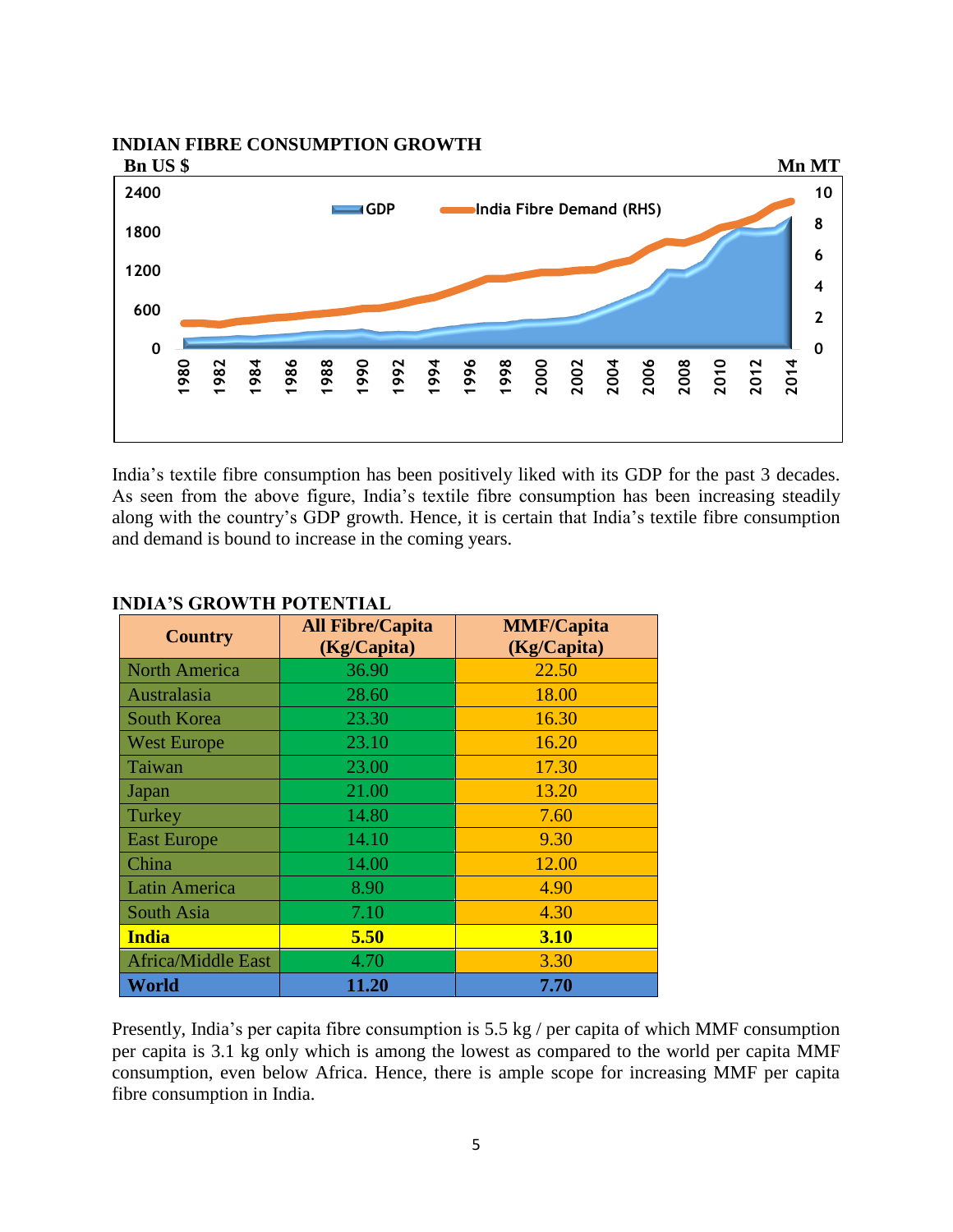#### **India Advantage**

The countries like USA, Turkey, Korea, Egypt, China and Brazil have high textile manufacturing costs whereas the manufacturing costs for textiles in India and Indonesia are lesser compared to the manufacturing costs in the developed countries including China and Brazil in the BRICs. This comparative and competitive cost advantage of India is also likely to attract substantial FDI into the Indian Textile industry.



**COMPARATIVE MANUFACTURING COSTS**

India is presently self dependent in the entire textile value chain. It has sufficient raw materials / feedstock for the manufacturing MMF textiles. Adequate feedstock availability reduces India's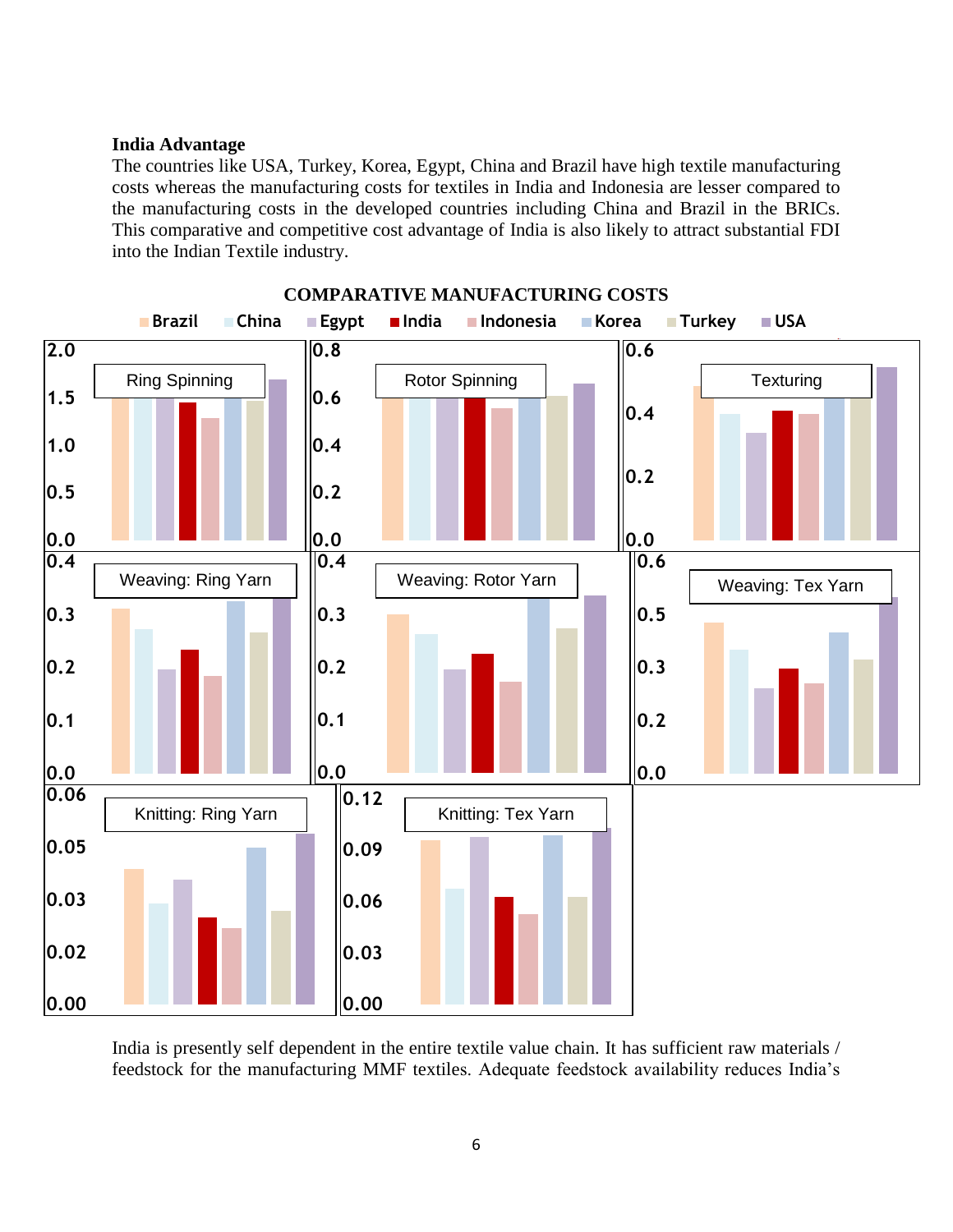dependency on other countries for raw materials and able to produce MMF textiles of international standard to meet the global demand.

#### **Promotion of Export of MMF and Blended textiles**

The Export Promotion Council (EPC) for the Manmade Fibre (MMF) Textiles is the Synthetic and Rayon Textiles Export Promotion Council (SRTEPC). SRTEPC was set up under the guidance of the Ministry of Textiles, Government of India in 1954. All the Export Promotional handholding activities and services pertaining to Manmade fibre and blended textiles are being offered by SRTEPC. Its Head office is in Mumbai.

**Chairman**  Shri Ronak Rughani

# **Executive Director**

Shri S. Balaraju

The contact details of SRTEPC are given below:

# **HEAD OFFICE**

# **The Synthetic & Rayon Textiles Export Promotion Council**

Resham Bhavan, 78, Veer Nariman Road Mumbai: 400020 Phone No.: + 91-22-22048797, 22048690, 62318282 Fax No.: +91-22-22048358 Email: [srtepc@srtepc.in](mailto:srtepc@srtepc.in) Website: [www.srtepc.in](http://www.srtepc.in/)

#### **REGIONAL OFFICES**

#### **New Delhi Surat**

Surya Kiran Building Flat No.  $602, 6^{th}$  Floor 19, Kasturba Gandhi Marg (Connaught Place) Phone No.: +91-11-23733090/92 Fax No.: +91-11-23733091 Email: [delhi@srtepc.in](mailto:delhi@srtepc.in)

Resham Bhavan Block No. 4DE Lal Darwaja Surat: 395003 Phone No.: +91-261-2423184 Fax No.: +91-261-2421756 Email: surat@srtepc.in